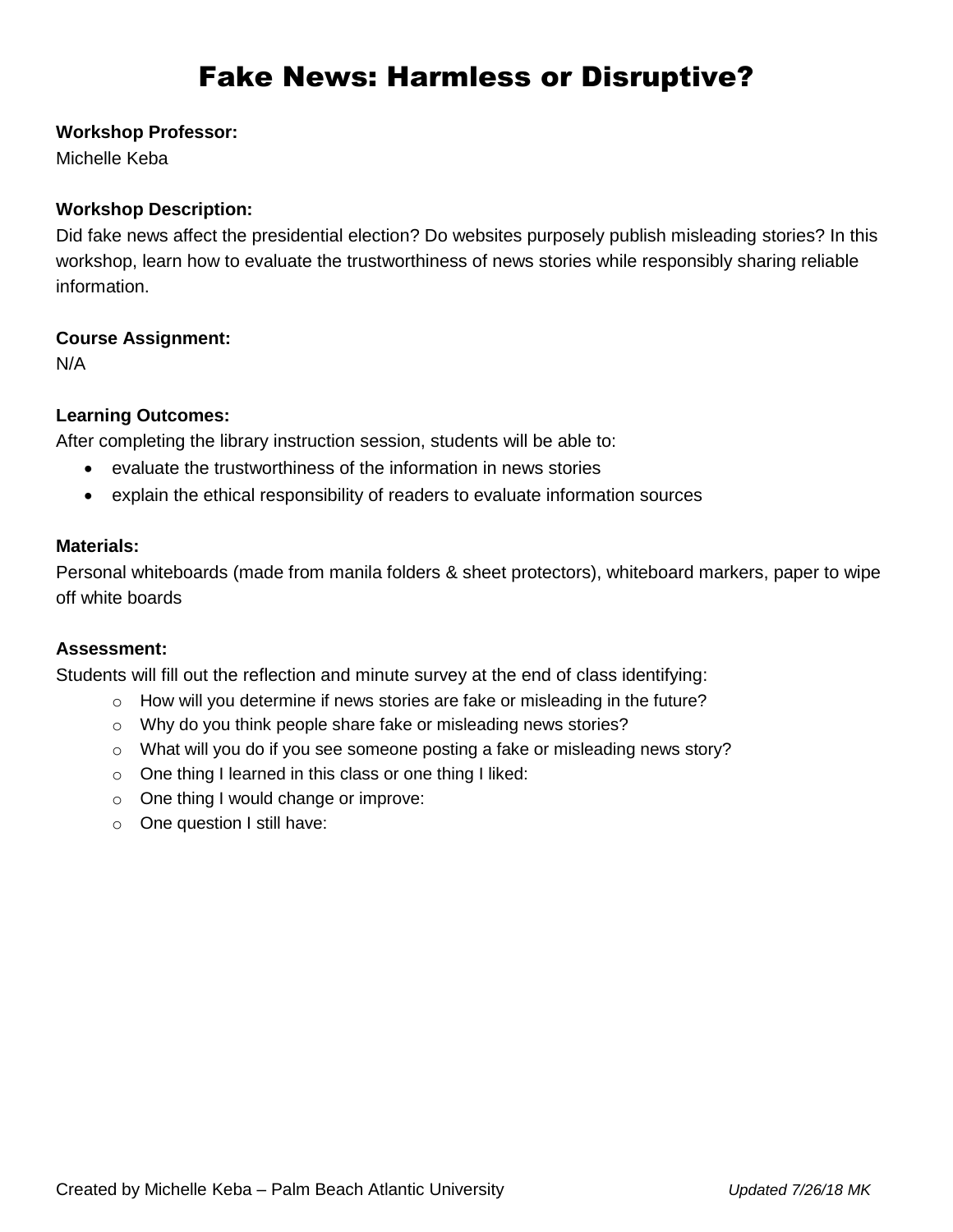#### **Fake News: Harmless or Disruptive Outline:** (50 minutes)

- **Welcome/Introduction** (5 min)
	- o Washington Post Article [https://www.washingtonpost.com/news/the-intersect/wp/2016/06/16/six](https://www.washingtonpost.com/news/the-intersect/wp/2016/06/16/six-in-10-of-you-will-share-this-link-without-reading-it-according-to-a-new-and-depressing-study/?utm_term=.f1d19ca647fc)[in-10-of-you-will-share-this-link-without-reading-it-according-to-a-new-and-depressing](https://www.washingtonpost.com/news/the-intersect/wp/2016/06/16/six-in-10-of-you-will-share-this-link-without-reading-it-according-to-a-new-and-depressing-study/?utm_term=.f1d19ca647fc)[study/?utm\\_term=.f1d19ca647fc](https://www.washingtonpost.com/news/the-intersect/wp/2016/06/16/six-in-10-of-you-will-share-this-link-without-reading-it-according-to-a-new-and-depressing-study/?utm_term=.f1d19ca647fc)
	- o According to a study by computer scientists at Columbia University and the French National Institute more than half (59%) of the links shared on social media have NEVER been clicked. So most people share links without reading them.
	- $\circ$  Have you ever shared a link without clicking on it or liked a link without visiting the site?
	- o What effect do you think sharing links without reading them has?
		- **Incorrect information could be shared (fake news)**
		- Stories with catchy headlines could beat out more accurate, substantial information
		- Some say that politics & elections can even be swayed by this sharing of misinformation

## **Fake News** (15 min)

- o Show Politifact Video about Fake News
	- <http://www.politifact.com/truth-o-meter/article/2016/dec/13/2016-lie-year-fake-news/>
	- <https://www.youtube.com/watch?v=PuyuVdl15GE> (alternative video)
- o Wait, Wait Don't Tell Me Fake News Game
	- Read a mixture of fake and real news headlines (see attachment) and have students vote on their white boards if they think the news story is real or fake

## **Misleading News** (15 min)

- $\circ$  The stories we just discussed were either true or blatantly false. However, some new stories can be misleading. Because we're human, it's nearly impossible for us to tell a story without adding our own perspective or bias. Journalists try to stick to just the facts, but even they have a hard time being completely unbiased. For example, even if they report both sides of a story they might focus more on one side than the other, or they might leave out key points. You may have heard that some news organizations like CNN lean to the left while Fox News leads to the right, and websites like Occupy Democrats and Breitbart lean very far in opposite directions.
- $\circ$  What do you think of Vanessa Otero's news chart? Is it accurate? Is it easy to label new sources as liberal or conservative?
	- <https://twitter.com/vlotero/status/808696317174288387>
- $\circ$  You can cut down on bias by reading more than one account of a story; this research method is called triangulation and will help you gain a broader understanding of an issue
- $\circ$  Print these three stories & have students guess which story came from which source
	- Fox News [http://www.foxnews.com/us/2017/03/08/day-without-woman-strike-shuts-schools](http://www.foxnews.com/us/2017/03/08/day-without-woman-strike-shuts-schools-down-as-teachers-bolt.html)[down-as-teachers-bolt.html](http://www.foxnews.com/us/2017/03/08/day-without-woman-strike-shuts-schools-down-as-teachers-bolt.html)
	- CNN <http://www.cnn.com/2017/03/08/politics/congress-day-without-women/>
	- Wall Street Journal [https://www.wsj.com/articles/day-without-a-woman-protests-held-across-u](https://www.wsj.com/articles/day-without-a-woman-protests-held-across-u-s-1489020896)[s-1489020896](https://www.wsj.com/articles/day-without-a-woman-protests-held-across-u-s-1489020896)
- **Filter Bubbles & Echo Chambers** (10 min)
	- TED Talk Beware Online Filter Bubbles [https://www.ted.com/talks/eli\\_pariser\\_beware\\_online\\_filter\\_bubbles](https://www.ted.com/talks/eli_pariser_beware_online_filter_bubbles)
	- "If you're dumb, surround yourself with smart people. If you're smart, surround yourself with smart people who disagree with you. (Isaac Jaffe, Sports Night)" – Aaron Sorkin
- **Wrap Up & Assessment Questions** (5 min)